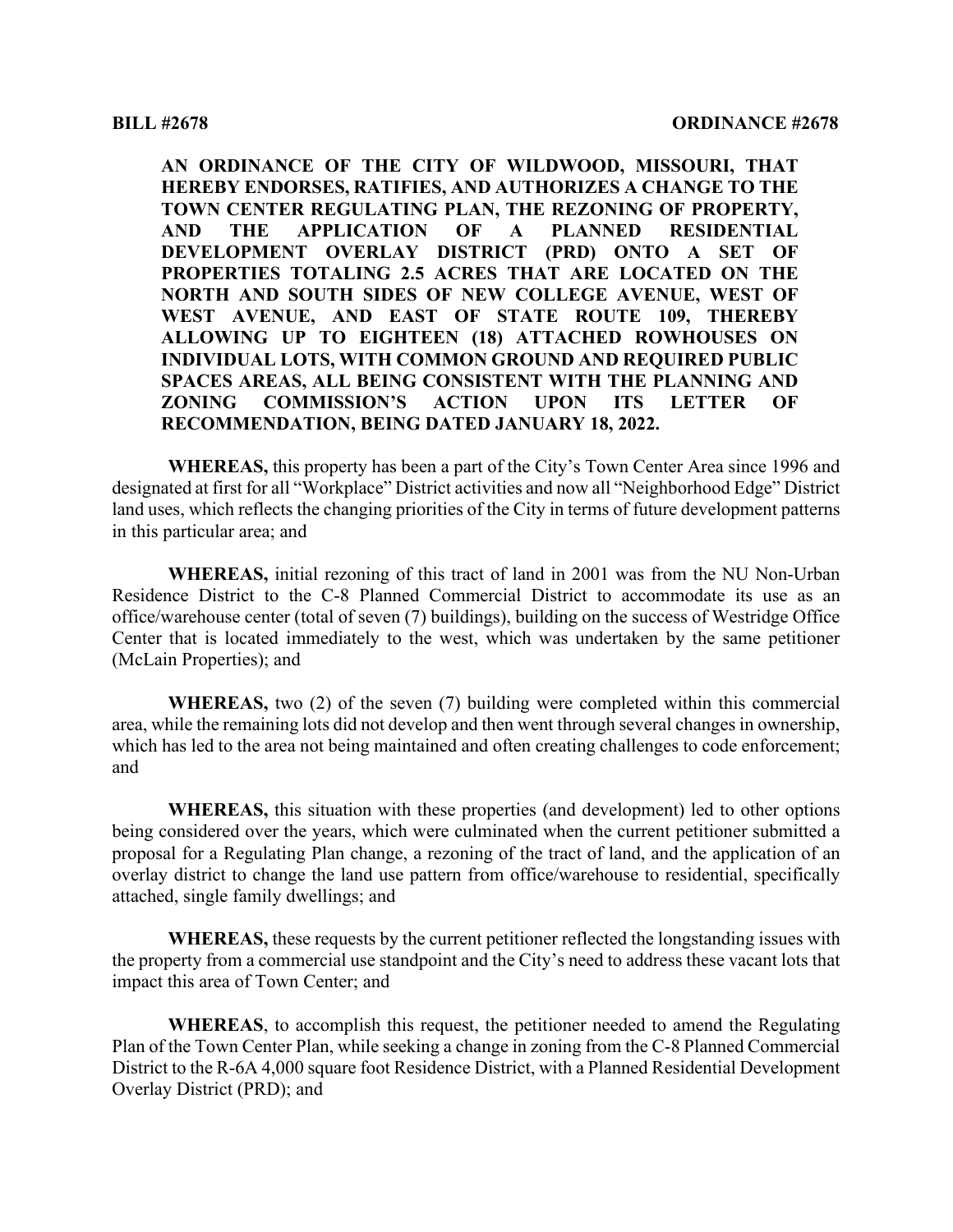**WHEREAS,** a public hearing was held by the Planning and Zoning Commission on these items on October 4, 2021, where the petitioner presented the initial request for a residential subdivision that would consist of eighteen (18) individual lots to accommodate eighteen (18), attached single family dwellings, each being two (2) stories in height, all to be served by alleys and rear-entry garages; and

**WHEREAS,** at this public hearing, the Planning and Zoning Commission identified a number of considerations regarding this tract of land, specifically highlighting its proximity to existing commercial uses and the more established residential land use pattern to the east and south of it, in its discussion of these matters; and

**WHEREAS,** with direction from the Planning and Zoning Commission, the petitioner met with City staff, which led to certain modifications to the overall design of the project's improvements to address the already graded project site, buffers, and certain architectural needs relative to this type of unit; and

**WHEREAS,** this revised concept was reviewed by the Planning and Zoning Commission and determined to be acceptable with the changes that had been made and provided a favorable recommendation regarding the modifications to the Town Center Plan, the rezoning of the property, and application of the special procedures permit (Planned Residential Development Overlay District); and

**WHEREAS,** this actions of the Planning and Zoning Commission were by votes of 7 to 0 and 8 to 0 on these matters; and

**WHEREAS,** the Letter of Recommendation from the Planning and Zoning Commission was then forwarded to City Council on February 14, 2022, where it conducted another public hearing on this matter, and heard from those in attendance regarding these proposals; and

**WHEREAS,** at the conclusion of the public hearing, the City Council noted the recommendation of the Planning and Zoning Commission was reasonable and appropriate and the 'Analysis' contained in the report addressed the design components of the project to its satisfaction, thereby authorizing the preparation of legislation to accommodate the Town Center Plan change, the modification of the property's zoning district designation, and the application of the Planned Residential Development Overlay District (PRD) upon the site; and

**WHEREAS,** the City Council, through its established authority under Chapter 89 of Missouri Revised Statutes and the Wildwood Charter, believe this action is consistent with good planning practice and will protect the public's health, safety, and general welfare by improving the conditions at this site with its redevelopment under a new owner.

## **NOW, THEREFORE, BE IT ORDAINED BY THE CITY COUNCIL OF THE CITY OF WILDWOOD, MISSOURI, AS FOLLOWS:**

**Section One.** The amendments to the City's Town Center Plan, specifically its Regulating Plan component, previously adopted by the Planning and Zoning Commission on January 18,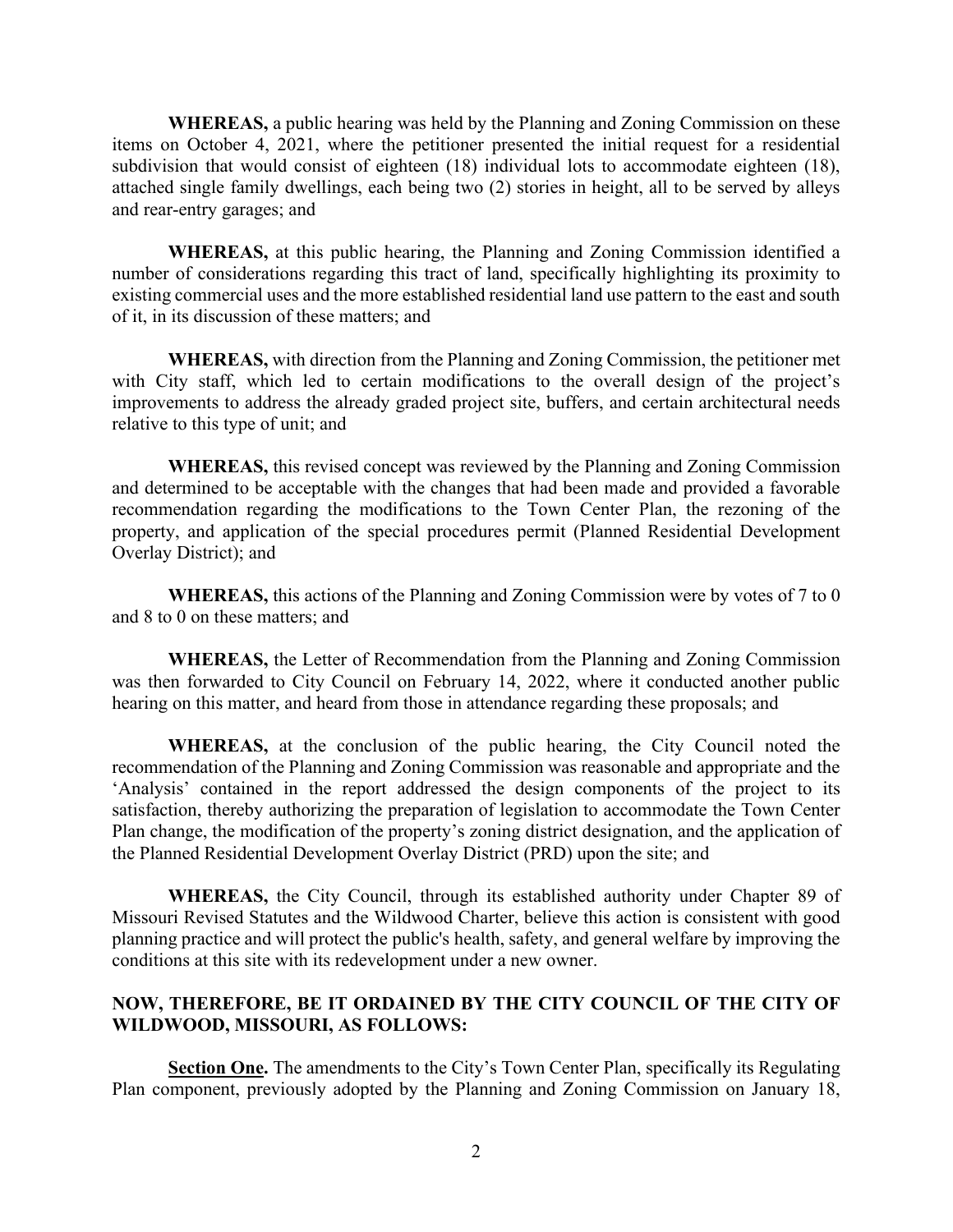2022, by its action on the Letter of Recommendation on this request, is hereby incorporated herein by reference and on file for view with the City Clerk of the City of Wildwood, Missouri, and endorsed, ratified, and confirmed, as part of the City's Master Plan.

**Section Two.** Pursuant to Section 3.9(b.) of the City Charter, the Comprehensive Zoning Map is hereby amended to reflect the modification made to the Regulating Plan of the Town Center Plan by the Planning and Zoning Commission, which establishes how the development of these properties will be reviewed and considered by the City in terms of authorized uses, neighborhood design standards, architectural guidelines, street specifications, and streetscape requirements, all in accordance with the stated objectives of the amendment and the contemporaneous amendment of the Master Plan.

**Section Three.** The City of Wildwood Zoning Ordinances and Official Zoning District Maps, which are made a part hereof, are hereby, are hereby amended to reflect the change in zoning from the C-8 Planned Commercial District to the R-6A 4,000 square foot Residence District, with a Planned Residential Development Overlay District (PRD), as set forth in this ordinance, for the following described land:

Two Parcels of land being Lots 2, 4, 5, and 6 of Westridge Office Center II (P.B. 358, Pg. 380), located in the Northeast Quarter of Section 11, Township 44 North, Range 3 East of the Fifth Principal Meridian, City of Wildwood, St. Louis County, Missouri and being more particularly described as follows:

Parcel 1: Lot 2 of Westridge Center II

Beginning at a point on the North right-of-way line of New College (42'w.) Avenue, as shown on the plat of Westridge Office Center II, as recorded in Plat Book 358, Page 380 of the St. Louis County Recorder's Office, said point being the Southeast corner of Lot 1 of said Westridge Center II; Thence, leaving said corner along the East line of said Lot 1, North 1°55'39" East, 51.73 feet to a point of non-tangency; Thence North 15°29'12" East, 103.97 feet to a point of non-tangency at the Northeast corner of said Lot 1, said corner being on the South line of Lot 1 of Turkey Track Corner, as recorded in Plat Book 202, Pages 50-51 of the above mentioned County records; Thence along said South line, South 74°30'48" East, 384.22 feet to a point of non-tangency to the West right-of-way line of West Avenue (Variable Width); Thence along said right-of-way line, South 0°30'50" West, 8.85 feet to a point of non-tangency to the Northeast corner of Common Ground of said Westridge Center II; Thence along the North, West and South line of said Common Ground the following courses and distances: North 74°30'48" West, 148.41 feet to a point of non-tangency; Thence South 1°55'39" West, 78.87 feet to a point of non-tangency; Thence South 88°04'21" East, 67.50 feet to a point of non-tangency; Thence South 1°55'39" West, 10.00 feet to a point of nontangency on the North right-of-way line of the above mentioned New College Avenue; Thence along said North line, North 88°04'21" West, 301.32 feet to a point of curvature; Thence along a curve to the right having a radius of 979.00 feet a chord which bears North 87°29'09" West, 20.02 feet and an arc distance of 20.02 feet to the Point of Beginning and contains 33,199 square feet or 0.76 acres more or less according to calculations performed by The Sterling Company during the month of July, 2021 and is subject to the results of a future property boundary survey.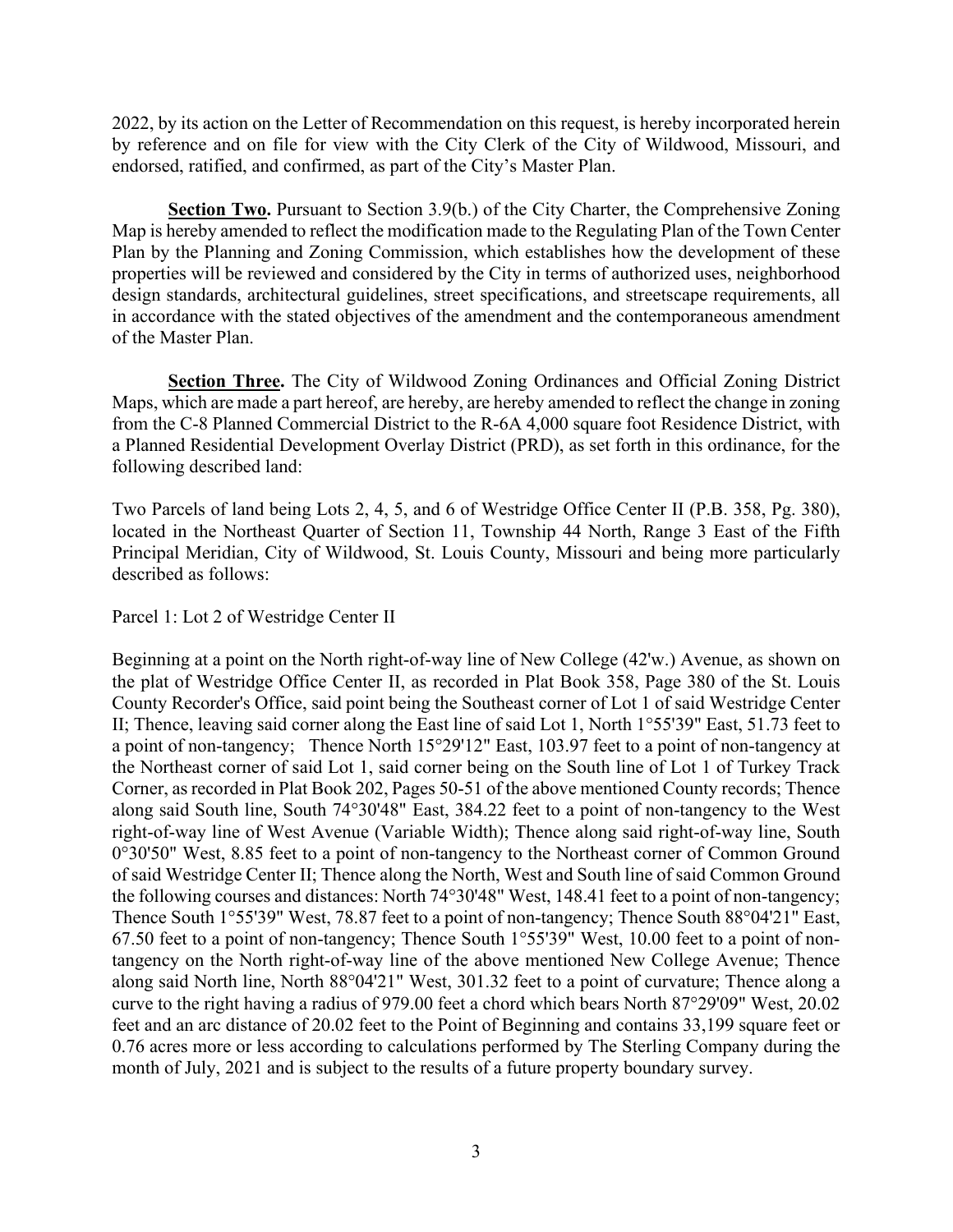Parcel 2: Lots 4, 5, and 6 of Westridge Center II

Beginning at a point on the South line of Westridge Office Center II, as recorded in Plat Book 358, Page 380 of the St. Louis County Recorder's Office, said point being the Southeast corner of Lot 3 of said Westridge Center II; Thence along the East line of said Lot 3, North 7°40'11" West, 44.50 feet to a point of non-tangency; Thence North 1°55'39" East, 186.48 feet to a point of curvature on the South right-of-way line of New College (42'w.) Avenue, as shown on the above mentioned plat of Westridge Office Center II; thence along a curve to the left having a radius of 1,021.00 feet a chord which bears South 88°44'30" East, 0.18 feet and an arc distance of 0.18 feet to a point of non-tangency; Thence along the South right-of-way line of New College Avenue, South 88°04'21" East, 357.54 feet to a point of curvature; Thence along a curve to the right having a radius of 23.50 feet a chord which bears South 43°46'49" East, 32.82 fee and an arc distance of 36.33 feet to a point of tangency on the West right-of-way line of West Avenue (Variable Width); Thence along said West right-of-way line, South 0°30'46" West, 143.68 feet to a point of nontangency at the Southeast corner of said Westridge Office Center II; Thence along said South line, South 82°19'49" West, 382.70 feet to the Point of Beginning and contains 75,978 square feet or 1.74 acres more or less according to calculations performed by The Sterling Company during the month of July, 2021 and is subject to the results of a future property boundary survey.

**Section Four.** The zoning authority and approval embodied in this ordinance is granted subject to compliance with the Subdivision and Development Regulations, Zoning Code, and all other City of Wildwood ordinances, rules, and regulations and the conditions of this ordinance, except as, may be modified herein, upon the requirement the development and approved Site Development Plan are carried out in accordance with the recommendation forwarded to the City Council by the Planning and Zoning Commission within the communication dated January 18, 2022, which is incorporated herein by reference as if fully set forth in this ordinance. The zoning authority granted herein is further subject to the following conditions:

# 1. PERMITTED USES

a. This Planned Residential Development (P.R.D.) Overlay District shall authorize the maximum development of eighteen (18), attached single family dwellings, with common ground, public space, and all permitted accessory structures normally found in conjunction with the principal uses.

#### 2. LOT SIZES, DEPTHS, AND BUILDING REQUIREMENTS

- a. Each attached dwelling unit shall be located on an individual lot of record that is a minimum of 1,690 square feet or greater in size. The minimum width of any lot within this P.R.D. Overlay District shall be twenty (20) feet in distance. This width shall be measured at the lot's front building line.
- b. All attached single family dwellings shall have a minimum finish floor elevation of their front porches of eight (8) inches in height above the adjoining sidewalk grade. All dwelling units shall have a front porch, which must extend access at least thirty-three percent (33%) of the façade's elevation facing the frontage line, at a minimum depth of no less than four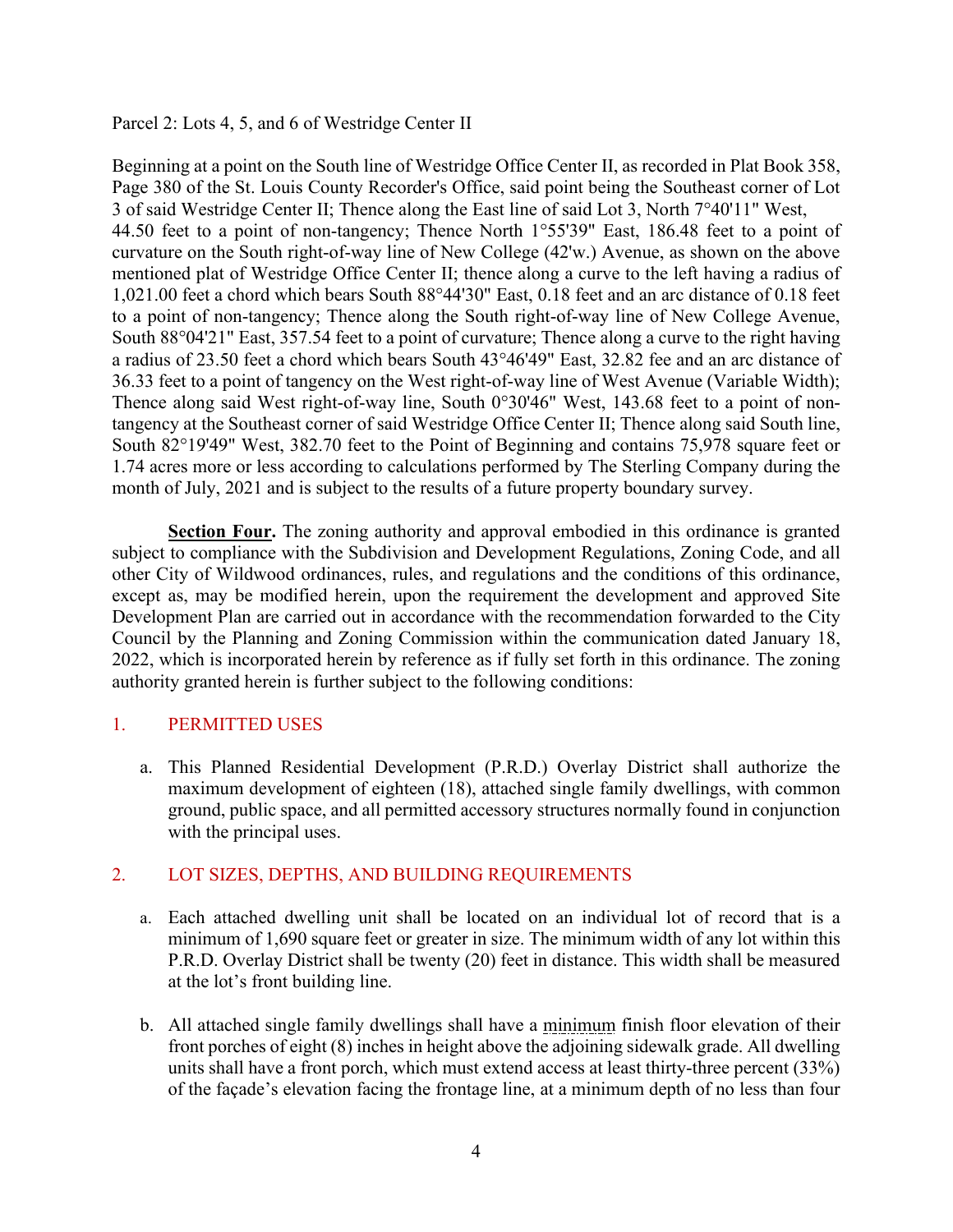(4) feet. No building facade shall show more than four (4) corners to the frontage line or as approved by the Architectural Review Board on the required elevations.

- c. No building and/or structure shall be more than two (2) stories above final grade, as measured from the front building line on any individual lot.
- d. All lots that are part of this Planned Residential Development Overlay District (PRD) boundary shall be accessed by private service lanes (alleys) that comply in their construction with the Street Specifications of the Town Center Plan. These service drives shall provide access to rear loaded garages that must be provided, as part of any singlefamily attached dwelling. Individual garage doors shall not exceed twelve (12) feet in overall width, if applicable, and be reviewed and acted upon by the Architectural Review Board, as part of its consideration of these dwellings.
- e. The first story, interior clear height for all single family dwellings shall be not less than eight (8) feet.
- f. Attached single family dwelling units, which face the frontage line, but also placed the side of the building along another right-of-way, shall be designed to incorporate the elements of the front facade along that portion of the structure. Brick shall be required on all end units of building clusters when such are visible from an adjoining street(s) or architecturally appropriate. In these instances, as set forth herein, brick shall not be required on the garage component of the dwelling. The placement and design of these units shall be approved by the Planning and Zoning Commission on the Site Development Plan and the elevations of these units by the Architectural Review Board.
- g. The proposed architectural design, character, and style of all buildings and dwelling units shall adhere to the City of Wildwood's Town Center Architectural Guidelines, Neighborhood Design Standards, and any other applicable requirements of the Town Center Plan, excepting no vinyl siding shall be allowed on any dwelling unit within the boundaries of this Planned Residential Development Overlay District (PRD). All materials used on any facade of a residential unit shall be fiber cement siding and backerboard, wood, stone, and/or brick. Architectural type shingle selections shall be required on all residential units of a minimum thirty (30) year standard, with all penetrations, i.e., vents, stacks, etc., to be painted to match the shingle's color. Approval of the required design shall be by the Architectural Review Board. Minimally, all buildings shall maintain a consistent theme throughout the boundaries of this Planned Residential Development Overlay District (PRD), and the surrounding built environment, in terms of material, color, and style.

# 3. PLAN SUBMITTAL REQUIREMENTS

Within twelve (12) months of the P.R.D. Overlay District approval by the City Council, and prior to any site disturbance, the developer shall submit to the Planning and Zoning Commission for its review and approval a Site Development Plan. Where due cause is shown by the developer, time intervals may be extended once by the Planning and Zoning Commission in accord with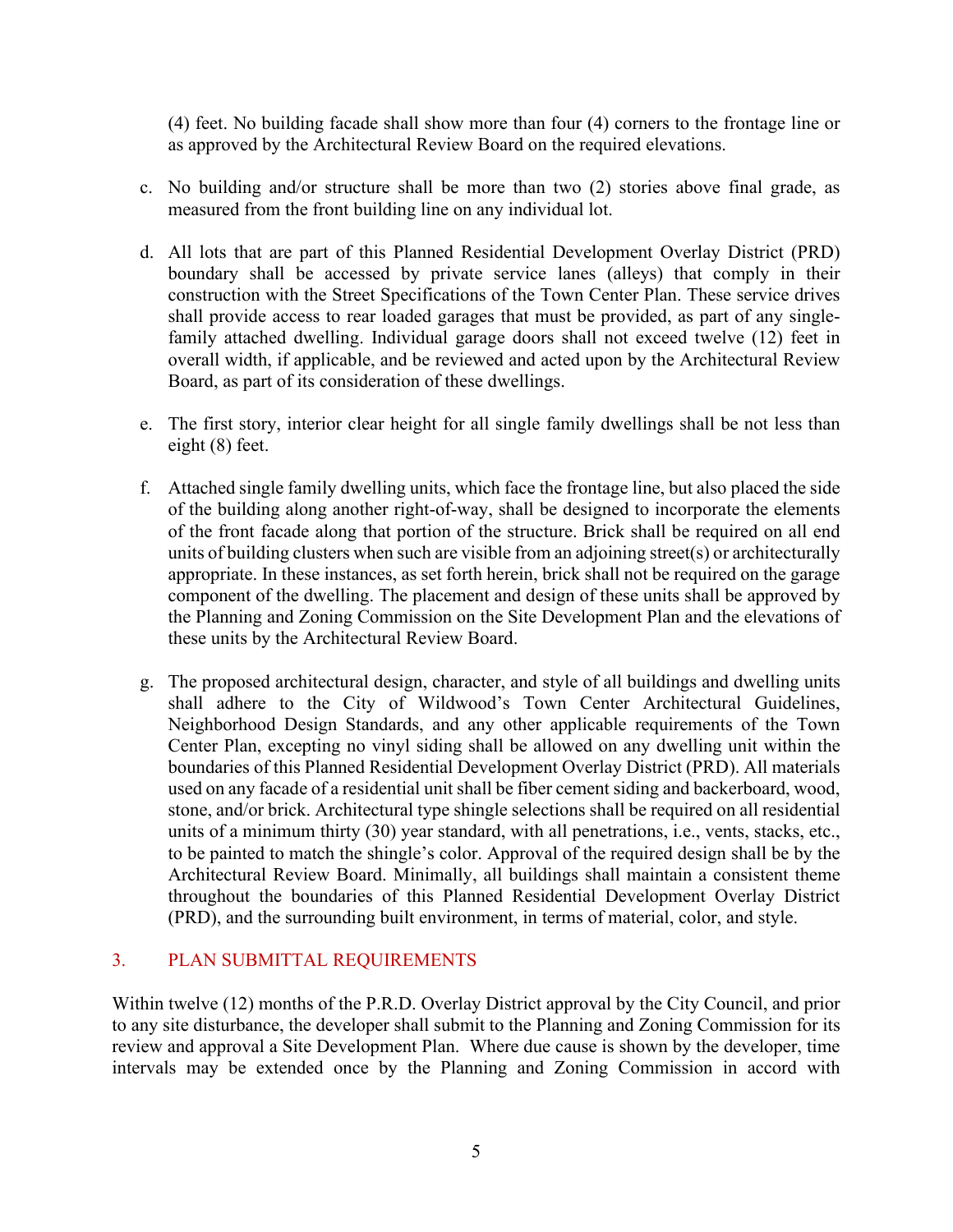requirements of Section 420.060 of the City of Wildwood Zoning Ordinance. Said Site Development Plan shall include, but not be limited to, the following information:

- a. Outboundary plat and legal description of the property.
- b. A general numbered lot plan with setback lines from all streets and roadways on and adjacent to the property. A typical lot diagram, indicating all site design information such as, but not limited to, right-of-way width, improvement dimensions and locations, setbacks, and building placement.
- c. The location and size of all parking areas, pavement widths, and right-of-way dedications of all internal roadway improvements and drives.
- d. A general plan indicating setback lines along the perimeter of the subject tract of land and surrounding property lines and related improvements within four hundred (400) feet of this site's boundaries.
- e. Location of all roadways adjacent to the property, including required roadway right-ofway dedication and pavement widening with existing and proposed improvements, and general location, size, right-of-way, and pavement width of all interior drives.
- f. The location and size of all freestanding signs, lighting, fences, sidewalks, and other above ground structures, except retaining walls less than two (2) feet in height per section.
- g. Existing and proposed contours at vertical intervals of not more than two (2) feet.
- h. General location of sanitary sewer facilities.
- i. Parking and density calculations.
- j. Conceptual location and size of common ground areas.
- k. A typical section of the proposed road indicating the placement and design of required streetscape improvements.
- l. A Landscape Plan including, but not limited to, the location, size, and general type of plant materials to be used in accord with the City of Wildwood's Ordinance 410 and accompanying Tree Manual.
- m. An inventory of the percent of tree canopy or individual trees to be retained on the site.
- n. Location of all existing and proposed easements.
- o. All other information not mentioned above, but required on a preliminary plat in accord with Section 420.060 of the City of Wildwood Subdivision and Development Regulations.

# 4. SITE DEVELOPMENT PLAN DESIGN CRITERIA

The above Site Development Plan shall adhere to the following specific design criteria:

#### **Build-To Lines – Residential**

- a. Any building or structure, other than boundary and/or retaining walls, fences, detention facilities, and/or light standards, shall adhere to the following build-to lines, as specified in the Town Center Plan's Neighborhood Design Standards:
	- (1) Ten (10) feet from any right-of-way line.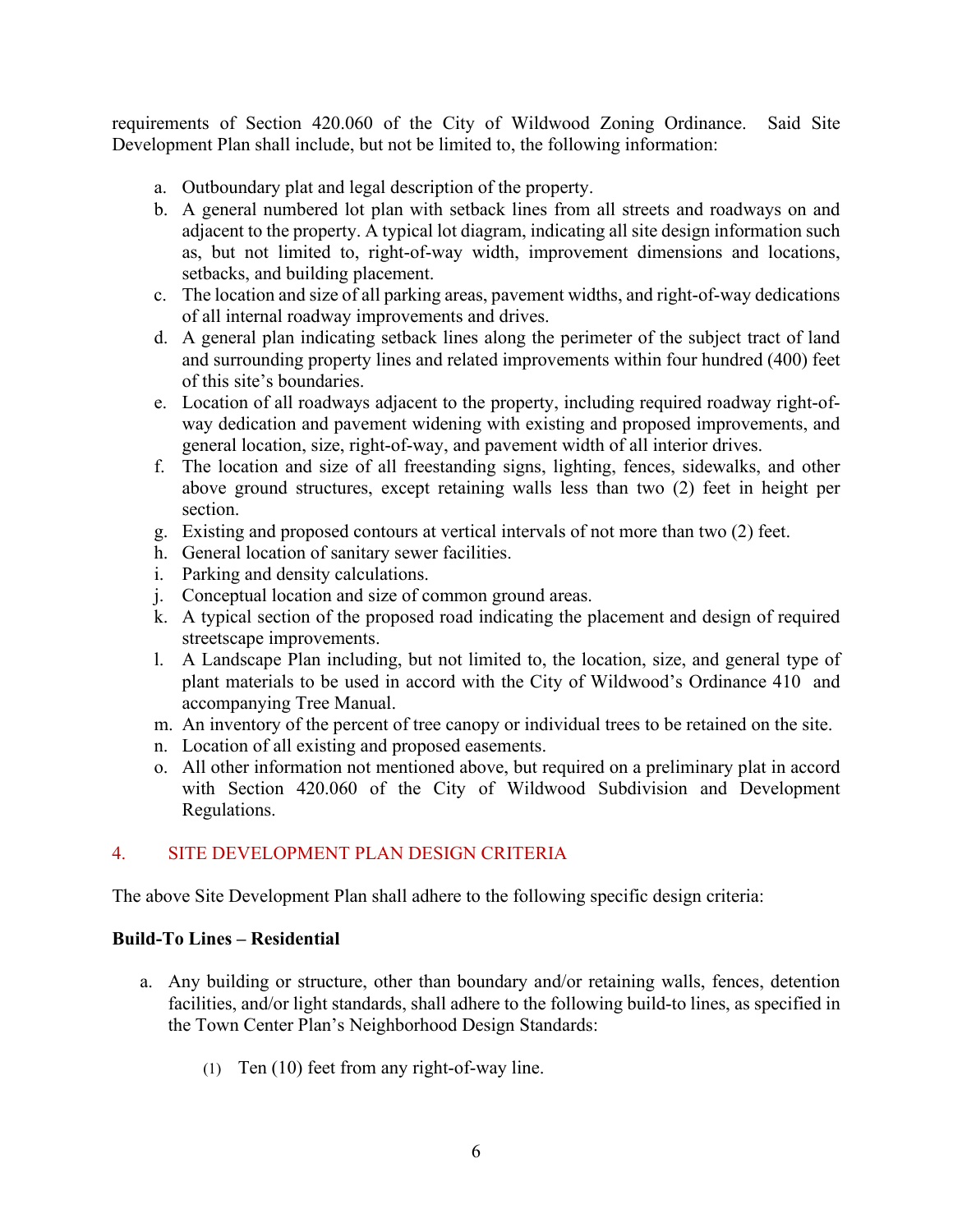- (2) Zero (0) feet for side yard areas, but a minimum of ten (10) feet between each building cluster. Any unit that abuts the perimeter of the Planned Residential Development Overlay District shall have a side yard setback distance of ten (10) feet.
- (3) Five (5) feet from any rear yard property line.
- b. All parking stalls or loading spaces, excluding points of ingress or egress for the attached dwelling units, must be accessed by service lanes (alleys).

#### **Access and Roadway Improvements**

- c. Dedicate/establish land area, at a minimum of twenty (20) feet in total width, and then construct within said dedication or easement for service and access to the eighteen (18) lots, private asphalt service lanes (alleys), which comply with the Town Center Plan's Street Specifications and Streetscape Requirements. All streetscape requirements shall be required, as specified by the City of Wildwood's Town Center Plan for this type of dedication/easement area (within the boundaries of this development site) and be approved by the Department of Public Works. These specifications and requirements include all minimum construction specifications for the hard surface, stormwater management standards, signage, lighting, and landscaping therein noted.
- d. Any planned infrastructure improvement shall be designed and constructed by the developer of this residential subdivision in accordance with City of Wildwood standards, and as directed by the Department of Public Works.

#### **Miscellaneous Roadway Requirements**

- e. Installation of landscaping and ornamental entrance monument or identification signage, if proposed, shall be reviewed by the Department of Public Works for sight distance considerations and approved prior to its installation or construction.
- f. If required sight distance cannot be provided at the access location, acquisition of right-ofway, reconstruction of pavement, including correction to vertical alignment and other offsite improvements, may be required to provide the required sight distance as directed by the Department of Public Works.
- g. Sidewalks shall be required on all public streets and provide for a continuous and logical layout of this pedestrian network. Design and construction requirements for all sidewalks within the entire development shall be as established in the Street Specifications and Streetscape Elements of the Town Center Plan. Approval of their location, design, and material shall be by the Planning and Zoning Commission, as part of the Site Development Plan review process.
- h. The developer is advised that utility companies will require compensation for relocation of their utility facilities within public road right-of-way. Utility relocation cost shall not be considered as an allowable credit against the petitioner's Traffic Generation Assessment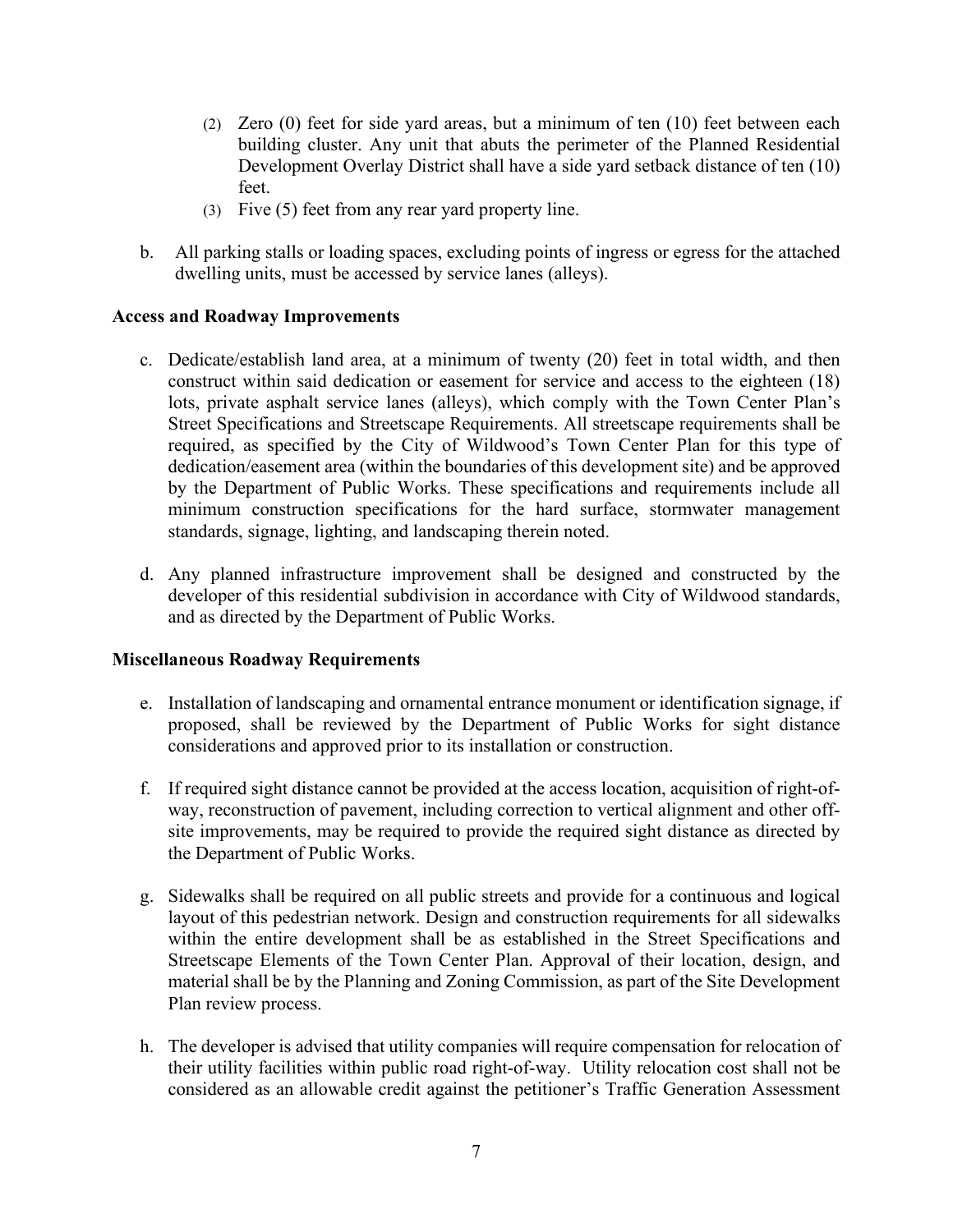contributions. The developer should also be aware of extensive delays in utility company relocation and adjustments. Such delays will not constitute a cause to allow occupancy prior to completion of roadway improvements.

## **Parking Requirements - Residential**

i. Parking spaces shall be provided as required by the Town Center Plan's Neighborhood Design Standards and Section 415.340 Off-Street Parking and Loading Requirements of the City of Wildwood Zoning Ordinance for the R-6A 4,000 square foot Residence District. The developer shall be responsible to provide additional parking spaces in the common ground areas of the project. The total number of additional spaces shall be as determined on the Site Development Plan by the Planning and Zoning Commission, but be no less than twelve (12) in total.

## **Landscape Requirements - Specific**

- j. Landscaping shall adhere to all requirements of Ordinance 410 and its accompanying Tree Manual, including the submittal of a Tree Preservation Plan in conjunction with the Site Development Plan.
- k. All streets, roads, and lanes shall be appropriately landscaped as required by the Streetscape Design Requirements of the Town Center Plan and approved by the Planning and Zoning Commission on the Site Development Plan.
- l. The areas of existing vegetation within the P.R.D. Overlay District boundaries identified as to be retained shall be marked on the site prior to the commencement of any disturbance in accord with the City of Wildwood's Ordinance 410. These areas shall be indicated on the Site Development Plan submitted to the City of Wildwood for Planning and Zoning Commission review and approval. Existing mature tree canopy shall be preserved in accordance with the requirements of City of Wildwood's Ordinance 410 Tree Preservation and Restoration Code.
- m. Landscaping with the defined common ground areas shall comply with Ordinance 410 Tree Preservation and Restoration Code requirements and accompanying Tree Manual. The planting pattern shall be approved by the Planning and Zoning Commission on the Site Development Plan.
- n. A Landscape Architect shall sign and submit all plans for review and approval for this development.

# **Signs - Residential**

o. Signs for this P.R.D. Overlay District shall be erected in accordance with the Town Center Plan Architectural Guidelines and Section 415.410 Sign Regulations of the City of Wildwood Zoning Ordinance for the R-6A 4,000 square foot Residence District.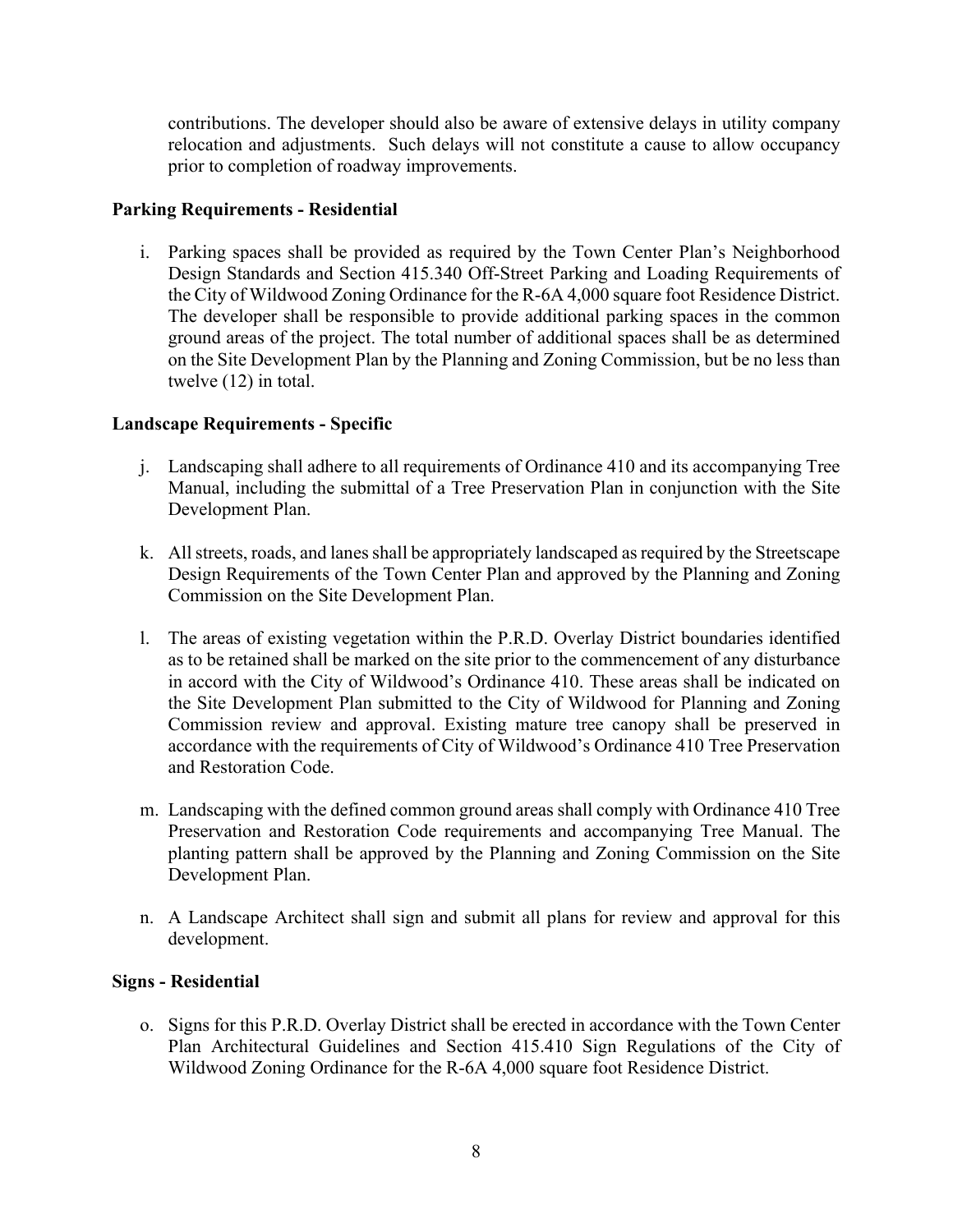p. The location of all signage shall be as approved on the Site Development Plan by the Planning and Zoning Commission. Signage not located on common ground must be erected within an easement.

## **Lighting Requirements**

q. The location of all lighting standards shall be as approved on the Site Development Plan. No on-site illumination source shall exceed sixteen (16) feet in height or be so situated that light is cast directly on adjoining properties. Illumination levels for all lighting shall comply with the provisions of the City of Wildwood's Zoning Code, Section 415.450 "Outdoor Lighting Requirements." A Lighting Study shall be submitted in conjunction with the Site Development Plan indicating compliance to these requirements. The Planning and Zoning Commission shall approve the location, design, and appearance of all light standards and fixtures as part of the Site Development Plan review process. Bollard type lighting standards shall be utilized within all visitor parking lot areas, or a comparable substitution.

## **Miscellaneous Conditions**

- r. The developer of this project shall be required to provide an appropriately-designed and constructed screen feature along west side of West Avenue, south of New College Avenue, to assist with the transition to the more traditional residential areas. This screen feature shall be of an adequate height, as determined from sight line analysis by the Departments of Planning and Public Works, to provide a visual barrier between West Avenue and driveway areas in this same vicinity. The design, colors, materials, and locations of this screen feature shall be consistent with the requirements of the Town Center Plan's Architectural Guidelines, where applicable, and be shown on the Site Development Plan for review and action by the Planning and Zoning Commission and the Architectural Review Board.
- s. Hours of construction and grading activity shall be limited to 7:00 a.m. to 6:00 p.m. Monday through Friday, and 8:00 a.m. to 6:00 p.m. on Saturday. No development (grading and construction) activity shall be authorized on Sundays.
- t. All retaining walls exceeding three (3) feet in height per section or crossing individual property lines shall be constructed of an appropriate inter-locking concrete block system. Walls crossing property lines shall be located in a maintenance easement. The design, color, material, and location of all walls shall be consistent with the requirements of the Town Center Plan's Architectural Guidelines and be shown on the Site Development Plan for review and action by the Planning and Zoning Commission.
- u. The location of all utility easements for proposed service to this development shall be as approved by the Planning and Zoning Commission on the Site Development Plan. All utilities installed to serve this site shall be placed underground, including any existing overhead lines located on the subject property.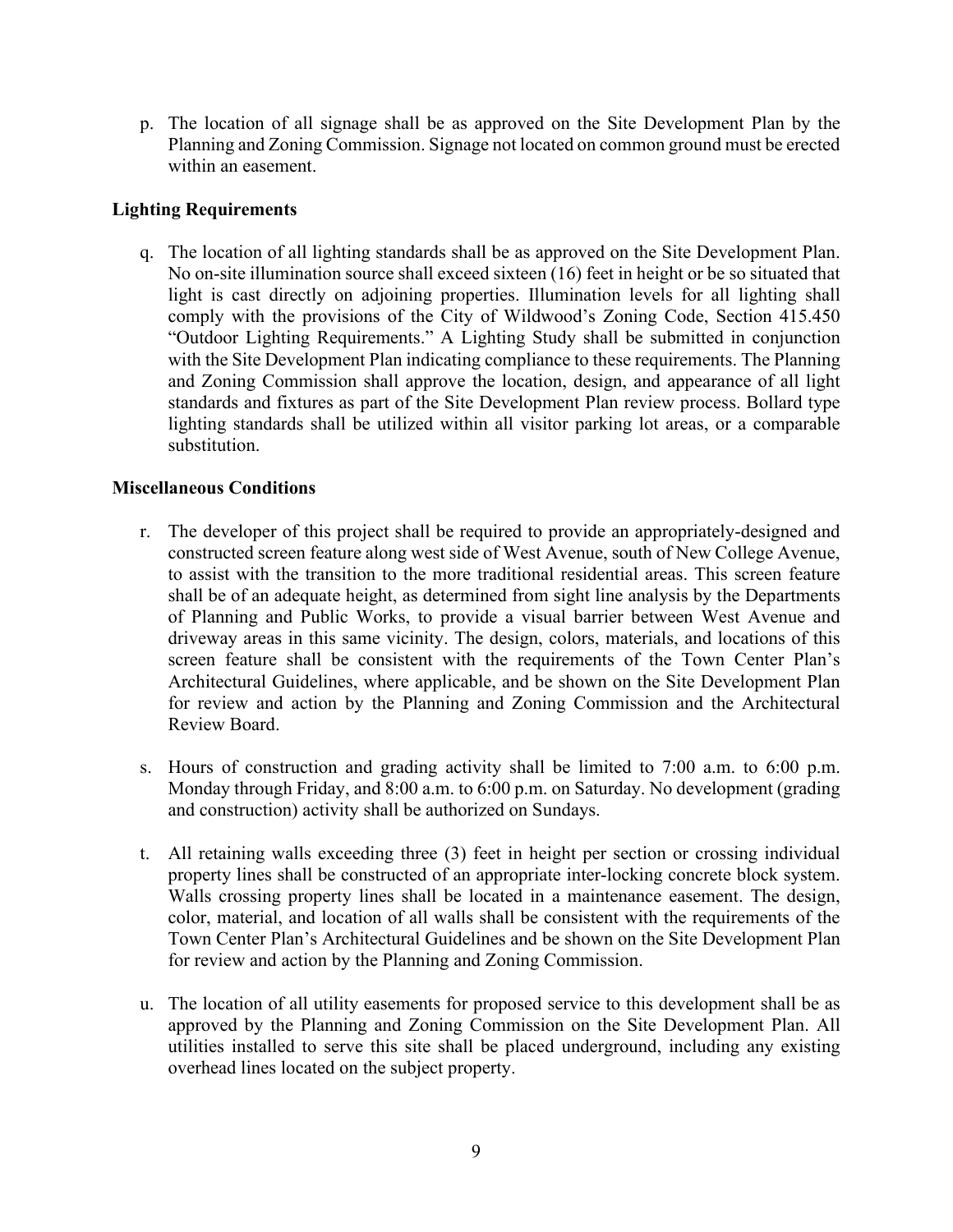## 5. TRAFFIC GENERATION ASSESSMENT FEE

The developer shall contribute to the East Area Traffic Generation Assessment Trust Fund established by Section 140.210 of the City of Wildwood's Revised Codes. This assessment must be paid in full at the time of the first Zoning Authorization for any building or structure or when the individual issuances of building permits for the authorized lots are approved. This contribution shall not exceed the amount established by multiplying the number of parking spaces provided by the following rate:

## *Type of Development Required*

#### *Contribution*

Single Family Dwelling (Eighteen (18) Units) \$1,351.57/Parking Space

(Parking space is defined by Section 415.280 of the City of Wildwood Zoning Code.)

If the type of development proposed differ from those listed, rates shall be provided by the Department of Public Works.

As this development is located within a Trust Fund area established by the City of Wildwood, any portion of the traffic generation assessment contribution, which remains, following completion of roadway improvements required by the development shall be retained in the appropriate trust fund.

The amount of this required contribution, if not submitted by January 1, 2023, shall be adjusted on that date and on the first day of January in each succeeding year thereafter in accord with the construction cost index as determined by the City of Wildwood Department of Public Works.

# 6. VERIFICATIONS PRIOR TO APPROVAL OF THE SITE DEVELOPMENT PLAN

Prior to approval of the Site Development Plan, the developer shall provide the following:

#### **Stormwater Improvements**

- a. Submit to the Planning and Zoning Commission an engineering plan approved by the City of Wildwood Department of Public Works and the Metropolitan St. Louis Sewer District showing that adequate handling of the stormwater drainage of the site is provided.
	- 1. The developer is required to provide adequate stormwater systems in accordance with the City of Wildwood and the Metropolitan St. Louis Sewer District standards.
	- 2. All stormwater shall be discharged at an adequate natural discharge point.
	- 3. Retention/detention of differential runoff of stormwater shall be required. Stormwater management shall be provided in permanent retention/detention facilities, such as ponds or other acceptable alternatives. These retention/detention facilities shall be completed and in operation prior to the issuance of building permits for an approved dwelling unit, except display lots.
	- 4. All proposed retention/detention facilities and related stormwater improvements shall be located in a common ground area and ensure perpetual maintenance to the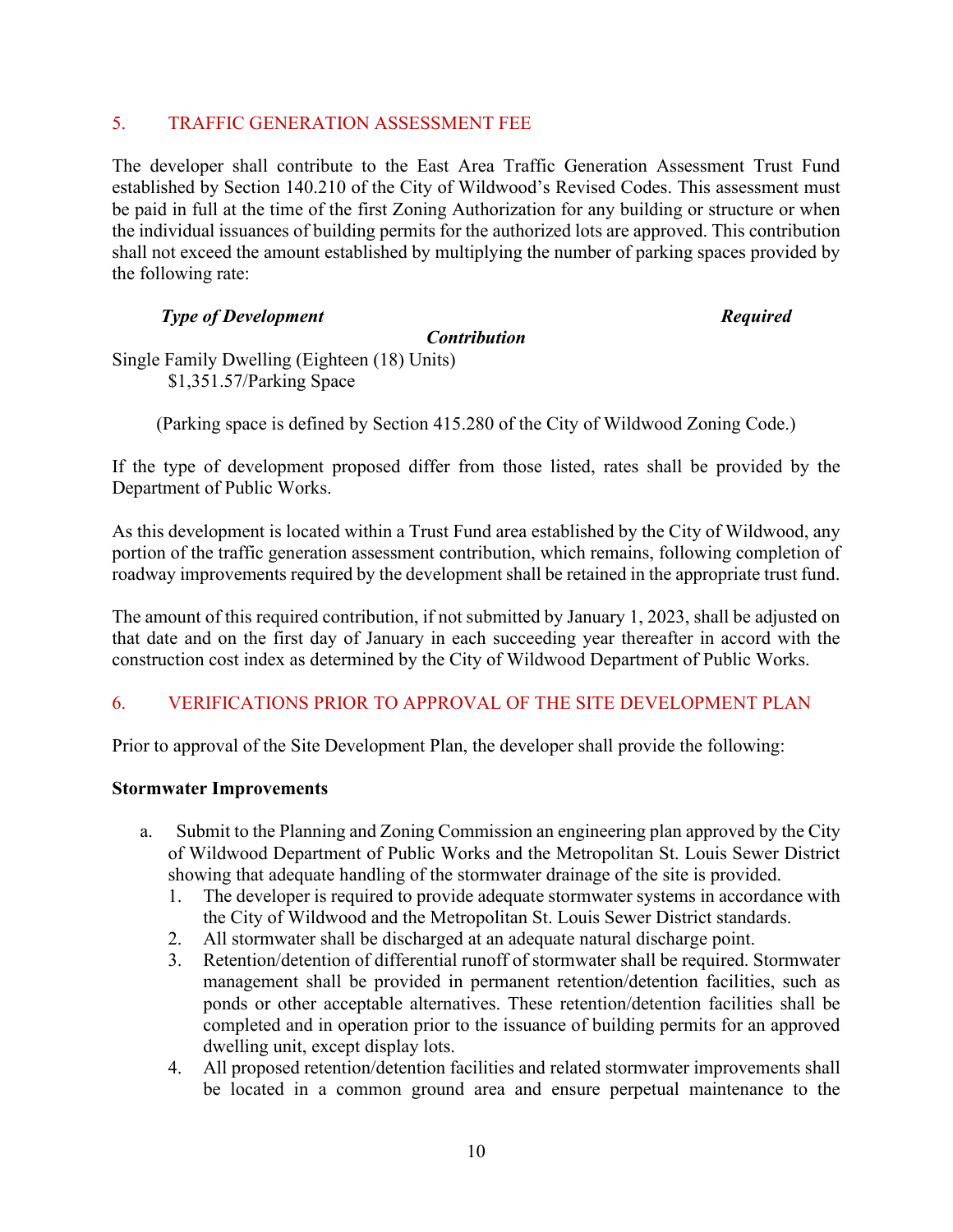Homeowners Association to be created at the time of platting of this development. These stormwater improvements shall provide appropriate plantings to meet Metropolitan St. Louis Sewer District standards, while also addressing the City of Wildwood's requirements relating to its Sustainable Plantings Guide and Tree Manual. These areas, where lots face onto them, must provide an appropriate environment, and said determination will be indicated on the required Landscape Plan and acted upon by the Planning and Zoning Commission.

- 5. The developer of this site shall be solely responsible to provide the necessary mechanisms, as part of the Site Development Plan/Improvement Plan process, to implement "best management practices" for stormwater management and the construction of related facilities. Minimally, these practices/facilities should include rain gardens, vegetative swales, and other options to substantially reduce the amount of stormwater leaving the subject site.
- 6. The developer shall provide adequate detention and/or hydrologic calculations for review and approval of all stormwater that will encroach on City of Wildwood rightsof-way.
- 7. A bond or letter of credit will be required by the City of Wildwood to cover any downstream damage to abutting or adjacent properties, common ground areas, or drainageways caused by the developers' use of this subject site (land/disturbance/grading/construction activities, etc.), which shall be used for the restoration of damaged areas to their pre-development condition, if the developers fail to meet their responsibilities in this regard. The amount of this bond or letter of credit and the establishment of the process for creating an accurate baseline condition for the existing downstream facilities shall be at the discretion of the City of Wildwood Department of Public Works, in conjunction with input from the petitioner's engineer.

# **Geotechnical Report**

b. Provide a Geotechnical Report covering development and grading required by improvements involved with this site, as directed by the Department of Public Works. Said report shall verify the adaptability of grading and improvements with soil and geologic conditions which are susceptible to rapid erosion, landslide, and/or creep. A statement of compliance with this study, signed by the Geotechnical Engineer preparing the report, shall be included on all Site Development Plans. The development and construction plans shall be designed to conform to the requirements and conditions of the Geotechnical Report. The Geotechnical Engineer shall be required to sign and seal all plans with a certification the proposed construction will be completed in accordance with the grading and soils requirements and conditions contained in the report.

#### **Stormwater Pollution Prevention Plan**

c. Submit a Stormwater Pollution Prevention Plan, as part of the Site Development Plan review process, indicating compliance to Federal, State, and local requirements regarding the management of stormwater runoff to prevent siltation and erosion, both on-site and upon downstream properties.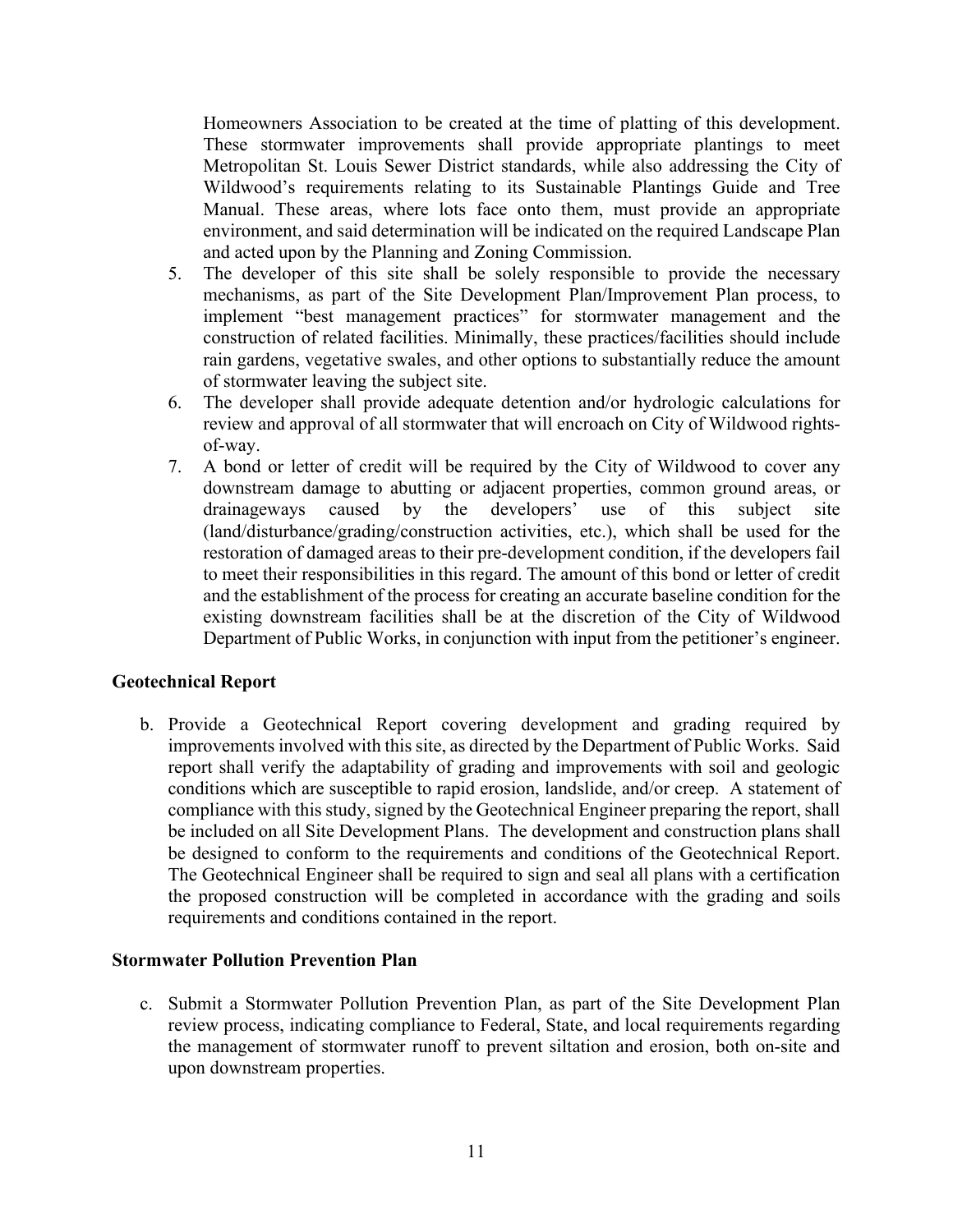#### **Phase I Environmental Assessment**

d. The developer shall provide to the Planning and Zoning Commission, as part of the Site Development Plan submittal package, a Phase I Environmental Assessment Report of the properties indicating their current condition relative to past utilization of this tract of land.

# 7. RECORDING

Within ninety (90) days of approval of the Site Development Plan by the Planning and Zoning Commission, the approved plan shall be recorded with the St. Louis County Recorder of Deeds.

# 8. VERIFICATION PRIOR TO PERMITS

#### **Notification to Department of Planning**

- a. Subsequent to approval of the Site Development Plan and prior to issuance of any grading, foundation, or building permit, all approvals from the Department of Public Works, the Missouri Department of Natural Resources, the Metro West Fire Protection District, and the Metropolitan St. Louis Sewer District must be received by the Department of Planning.
- b. Prior to the issuance of a foundation or building permit for any lot, which adjoins the common ground area and/or detention, basin, written certification from a Professional Engineer which verifies these areas are graded in accordance with the approved plans, must be received by the Department of Planning.

#### **Roadway Improvements**

c. Improvements to the private service lanes must be completed prior to the issuance of building permits in excess of twenty (20) percent of the units. Any delays in utility company relocation and adjustments will not constitute a cause to allow occupancy prior to completion of roadway improvements.

#### **Land Subdivision**

d. Record a proper subdivision of the property and comply with all other applicable Subdivision and Development Regulations sections affecting the development of land, except as otherwise specified by this ordinance.

#### **Indentures**

e. With the filing of the record plat establishing separate lots, the developer shall record an approved indenture, which defines the necessary assessments and specific trustee obligations in accord with provisions of Section 415.470 and 415.510 of the City of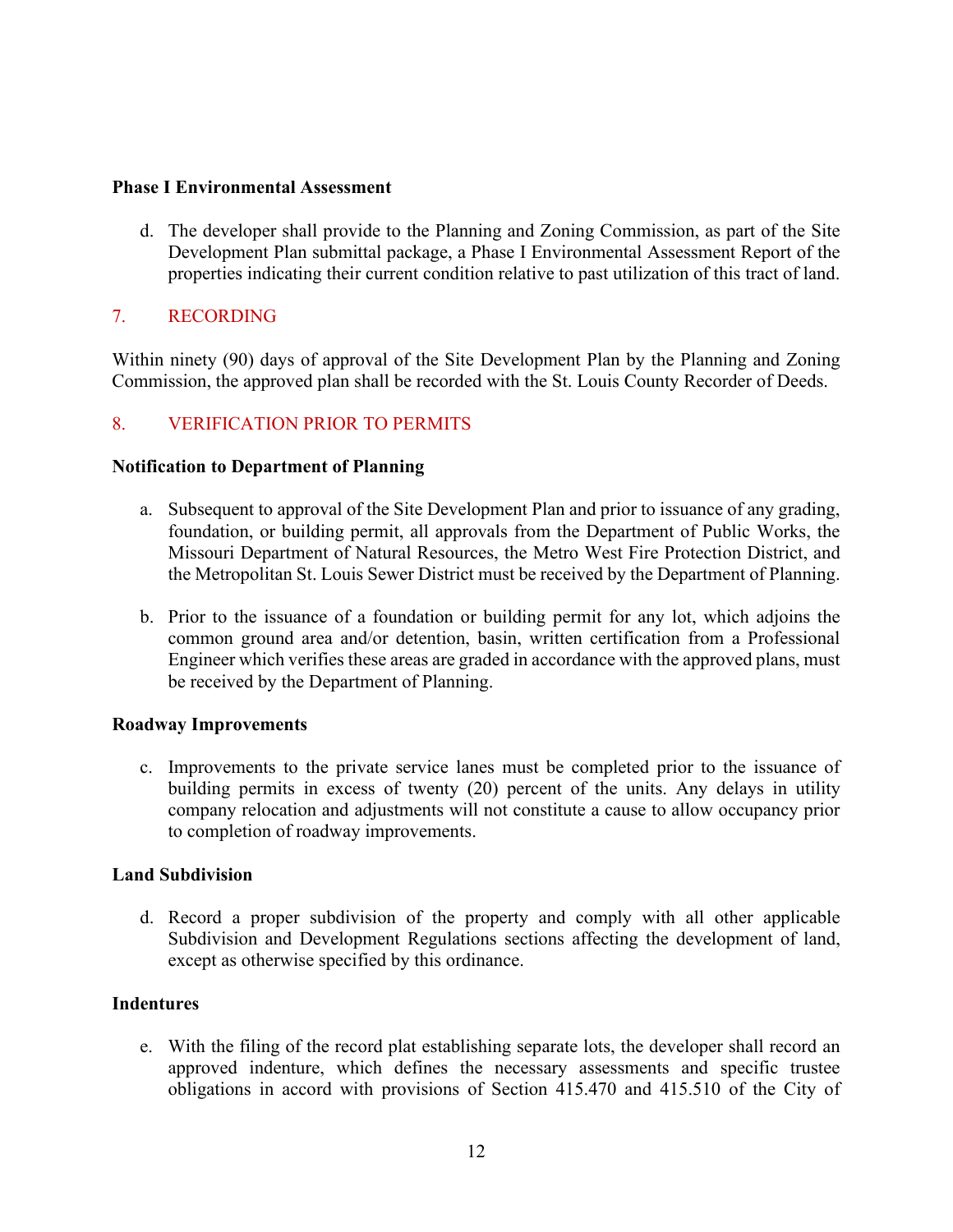Wildwood Zoning Code. This indenture, if common maintenance of the exterior of all residential units, private lots, and common ground areas is planned, shall address such, and be reviewed by the City Attorney for compliance to all applicable law.

## **Escrow Requirements**

f. All improvement and landscaping costs shall be submitted to the City of Wildwood through the standard subdivision escrow procedures.

# **Improvement Plans**

g. The developer of this residential subdivision shall provide to the City Improvement Plans indicating construction details relative to public and private infrastructure associated with its development. Said plans will be used to calculate escrow requirements for these identified improvements.

## **Sanitary Sewage System and Public Potable Water**

h. The developer shall provide verification from the Metropolitan St. Louis Sewer District (MSD) and Missouri American Water Company respectively that public sanitary sewer service and adequate pressure and volume of potable water can be provided to this site and associated dwellings. Verification shall be in a form acceptable to the City of Wildwood.

# 9. GENERAL DEVELOPMENT CONDITIONS

- a. Provide adequate temporary off-street parking for construction employees. Parking on non-surfaced areas shall be prohibited in order to eliminate the condition whereby mud from construction and employee vehicles is tracked onto the pavement causing hazardous roadway and driving conditions.
- b. A grading permit is required prior to any grading on the site. Interim stormwater drainage control in the form of siltation control measures is required.
- c. A copy of the most recently approved Site Development Plan for this P.R.D. Overlay District development shall be prominently displayed at all times in all sales offices for this development.
- d. The petitioner shall be responsible for obtaining all necessary permits from the Department of Natural Resources Clean Water Commission as they relate to the development of this tract of land.
- e. If cut and fill operations occur during a season not favorable for immediate establishment of a permanent ground cover, a fast germinating annual, such as Rye or Sudan Grasses, shall be utilized to retard erosion.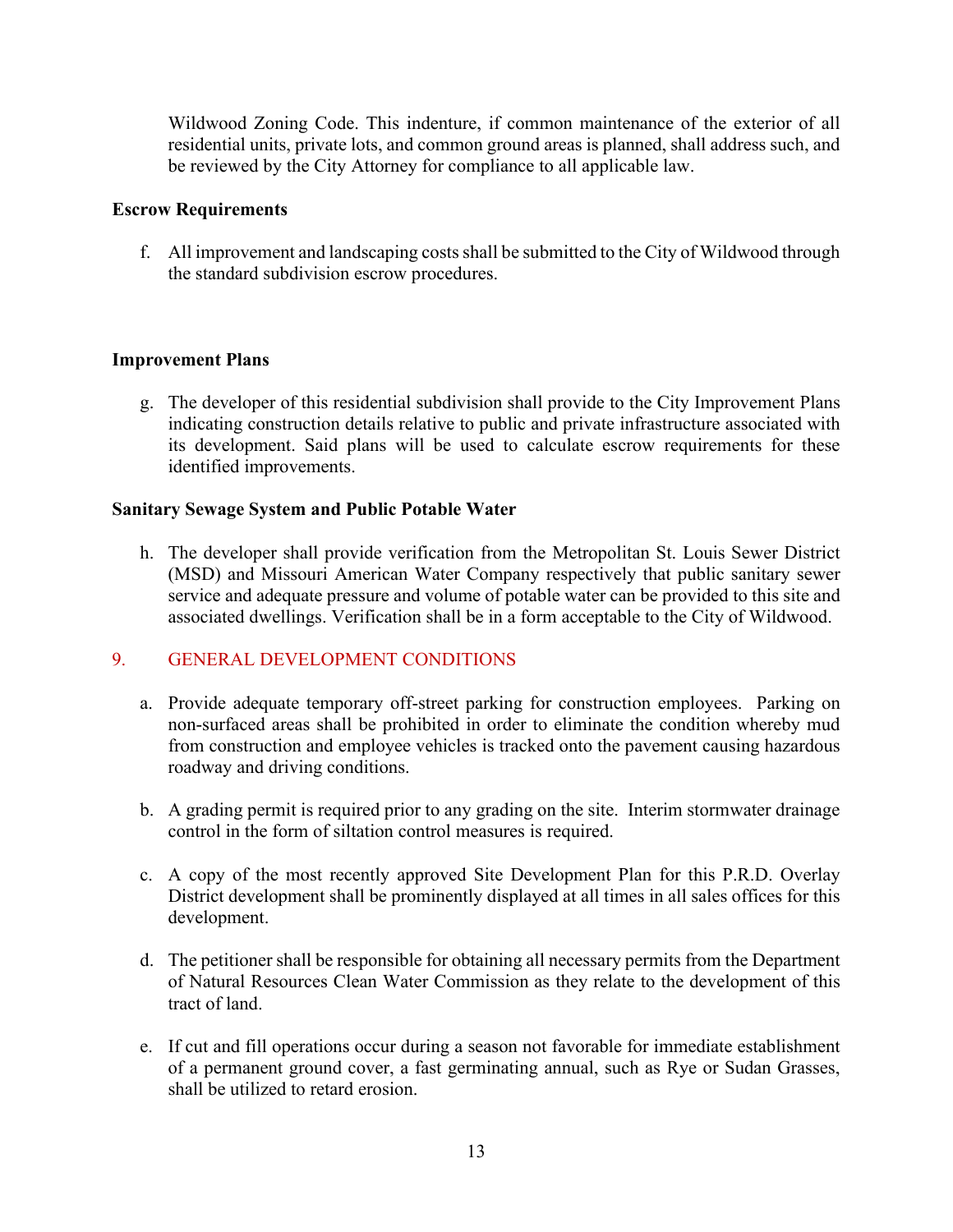- f. Failure to comply with any or all of the conditions of this ordinance shall be adequate cause for revocation of permits by issuing City of Wildwood Departments or Commissions.
- g. The Zoning Enforcement Officer of the City of Wildwood, Missouri, shall enforce the conditions of this ordinance in accord with Site Development Plans approved by the Planning and Zoning Commission and the Department of Planning.
- h. Any other applicable zoning, subdivision, or other regulations or requirements of the City, whether in effect at the adoption of this ordinance or as may be hereinafter adopted, shall further apply to the development of this property as authorized by this Planned Residential Development Overlay (PRD) District Ordinance, except as may be provided by law. Nothing herein shall be deemed a waiver of any subdivision, zoning, or other development regulation of the City whether by implication or reference.
- i. This zoning approval is conditioned on compliance with the Zoning Code, Subdivision Code, and all applicable laws of the City. Such additional regulations are supplemental to the requirements herein and no modification of any applicable regulations shall result from this Planned Residential Development Overlay District ordinance, except where this ordinance has expressly modified such regulations by reference to the applicable provision authorizing such modification.

# 10. PUBLIC SPACE REQUIREMENTS

a. Developer shall construct improved public space in conformance with or otherwise satisfying the requirements of the City's Public Space Ordinance, Chapter 415.260 and 415.270 of the City of Wildwood's Zoning Ordinance. The City Council accepts the findings of the Public Space Study adopted therein and determines the compliance with the Public Space Ordinance provisions will address the impact of this specific development on public space needs in a manner and amount that is equal to less than an amount that is roughly proportional to the actual or anticipated impact. The installation of required public space improvements shall be as required by the applicable ordinances, but shall be completed prior to issuance of any occupancy (temporary or final) permit for the authorized by this ordinance. Unless otherwise approved pursuant to the procedures set forth in the Public Space Ordinance, the public space attributable to this development, based upon the number of authorized dwelling units at a rate of 828 square feet per new single family dwelling**.**

**Section Five.** This ordinance shall be in full force and effect on and after its passage and approval.

This Bill was passed and approved this \_\_\_\_ day of \_\_\_\_\_\_\_\_\_\_\_\_\_\_\_, 2022, by the Council of the City of Wildwood, Missouri after having been read by title, or in full, two (2) times prior to its passage.